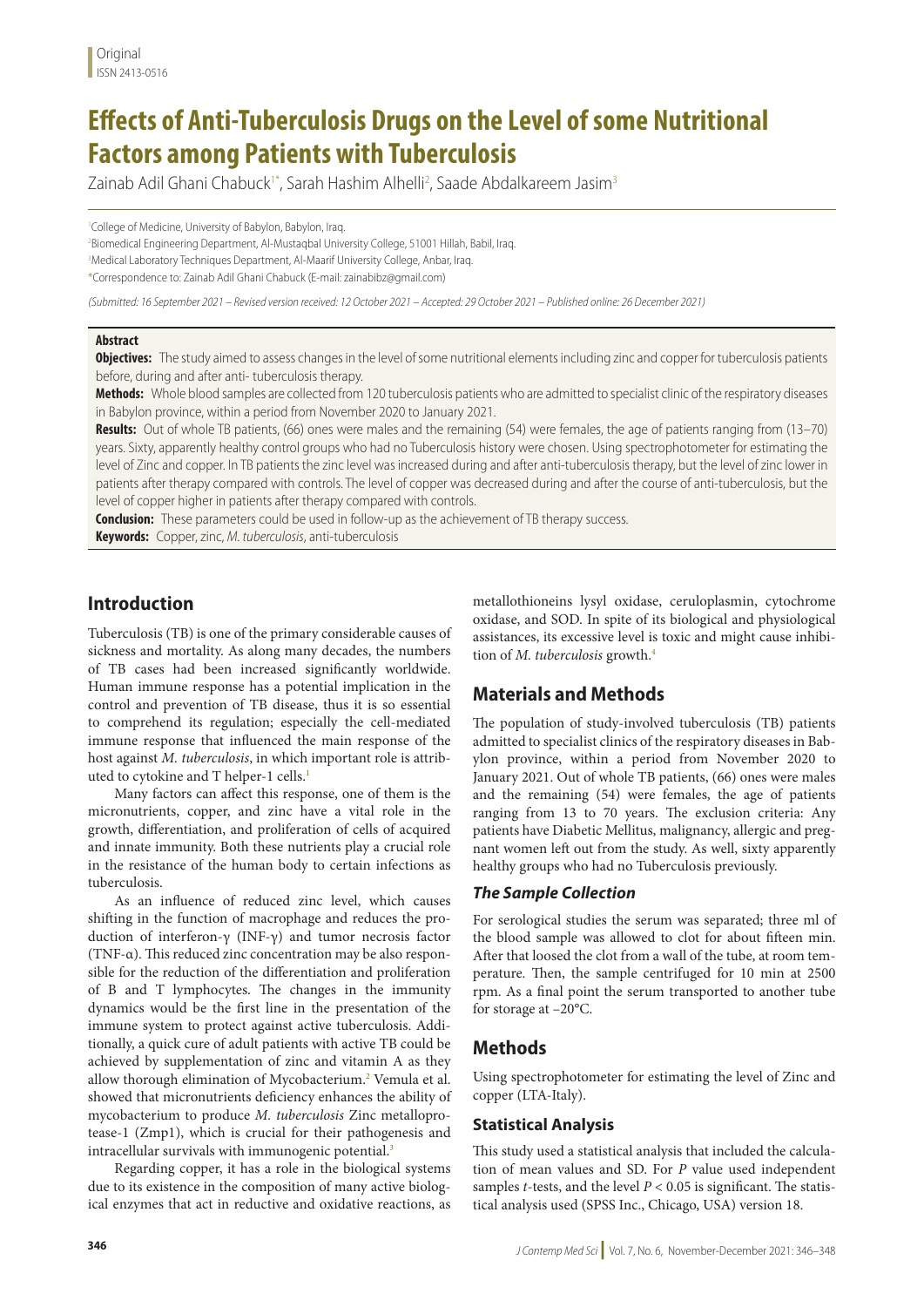## **Results**

## *A- Level of Zinc during and after Therapy for TB Patients and Controls*

The mean and SD of zinc for untreated TB patients (35.507  $\pm$ 9.876) μg/dl then (55.162  $\pm$  9.941) μg/dl during therapy and (63.212  $\pm$  8.752) μg/dl after complete course of antituberculosis therapy. While (74.350 ± 7.260) μg/dl for control groups, Table 1.

Also, this study found that the means of zinc no significantly lower in patients after therapy (63.212  $\pm$  8.752) μg/dl compared with control group (74.350 ± 7.260) μg/dl, Table 2.

#### *B- Level of Copper during and after Therapy for TB Patients and Controls*

The mean and SD of copper for untreated TB patients (158.518  $\pm$  28.561) μg/dl then (119.527  $\pm$  22.026) μg/dl during therapy and (109.871  $\pm$  26.547) μg/dl after a complete course of anti-tuberculosis therapy, Table 3.

Also, in this study found that the means of copper significantly higher in TB patients after therapy  $(109.871 \pm 26.547)$ μg/dl compared with control groups (85.277  $\pm$  7.907) μg/dl, Table 4.

## **Discussion**

Zinc is a micronutrient that is necessary for the typical activities of the immune system.<sup>5</sup> Zinc aids in the bacterial destruction by the immune system cells, such as tubercle bacilli. Thus reduced Zinc level enhances infections; in TB and TB-HIV infected patients there were decreased levels of zinc in their blood samples. This regulation can occur at the transcriptional level, via DNA-binding metal-responsive transcriptional repressors which are responsible for the regulation of the transcription process as in many bacteria as *M. tuberculosis*. 4

From the results was found the means of zinc increased gradually during anti-tuberculosis and after therapy. The result was in agreement with a study of  $6$  who found that a lessened concentration level of serum Zn at the initial stage of treatment when compared to control, in men and in women  $(P < 0.05)$ . After the course of treatment, it was showed a significant increment in the level of serum Zn when it compared to untreated patients. This could occur due to change in the distribution of zinc flowing through out further tissues including the liver; this is due to a reduced production of α-2 macroglobulin in the liver; this protein carry zinc in the blood,

|                           | Table 1. Zinc level in the serum for TB patients |                      |  |
|---------------------------|--------------------------------------------------|----------------------|--|
| <b>Untreated patients</b> | <b>During therapy</b>                            | <b>After therapy</b> |  |
| $35.507 + 9.876$          | $55.162 + 9.941$                                 | $63.212 + 8.752$     |  |

| Table 2. Level of zinc in TB patients and controls |                  |                |  |
|----------------------------------------------------|------------------|----------------|--|
| <b>Studied groups</b>                              | Mean $\pm$ SD    | <i>P</i> value |  |
| After therapy patients                             | $63.212 + 8.752$ | 0434           |  |
| Controls group                                     | $74.350 + 7.260$ |                |  |
|                                                    |                  |                |  |

| Table 3. Copper level in the serum of TB patients |                           |                       |               |
|---------------------------------------------------|---------------------------|-----------------------|---------------|
|                                                   | <b>Untreated patients</b> | <b>During therapy</b> | After therapy |

| $158.518 + 28.561$ | $119527 + 22026$ | $109871 + 26547$ |
|--------------------|------------------|------------------|
|                    |                  |                  |

| Table 4. Level of copper in TB patients and controls |                    |                |  |
|------------------------------------------------------|--------------------|----------------|--|
| <b>Studied groups</b>                                | Mean $\pm$ SD      | <i>P</i> value |  |
| After therapy patients                               | $109.871 + 26.547$ | 0.002          |  |
| Controls group                                       | $85277 + 7907$     |                |  |

to get advantage of high production of this protein, it carries zinc to the liver.<sup>6</sup>

The result was matched with the study of  $6$  who found that no significant difference in the mean Zinc  $(P = 0.415)$  levels between Tuberculosis patients who have completed Anti-Tuberculosis Treatment 80.48 and Healthy groups 86.42. Another study was showed lower concentration of zinc was observed when compared to normal values.6

From the results was found the means of copper decreased gradually during anti-tuberculosis and after therapy. The result was matched with the study of  $7$  who mentioned that the serum level of copper in the patients under anti TB treatment was significantly decreased. The result was matched with $8$  who showed that a lower concentration of copper in TB patients was observed when it compared to normal values.

The high concentration of copper in TB patients could be explained logically. As the decrement in levels of zinc, which occurs in TB patients, could prevent the entering of the copper into the tissues, and this may lead to the elevation in the level of serum copper. While increment in the levels some metals as cadmium or copper leads to poorer absorption of serum iron that is in agreement with this study. $\theta$ 

#### **References**

- 1. Daulay, R. S. and Daulay, R. M. (2018). Interferon-gamma and interleukin-10 profile of children with tuberculosis in North Sumatera, Indonesia. IOP Conf. Series: Earth and Environmental Science 125: 012147.
- 2. Bahi, G.A.; Boyvin, L.; Méité, S.; M'Boh, G.M.; Yeo, K.; N'Guessan, K.R.; Alain, A.D.P. and Allico, A.J. (2017). Assessments of serum copper and zinc concentration, and the Cu/Zn ratio determination in patients with multidrug resistant pulmonary tuberculosis (MDR-TB) in Côte d'Ivoire. BMC Infectious Diseases.17:257.
- 3. Vemula, M.H; Ganji, R.; Sivangala, R.; Jakkala, K.; Gaddam, S.; Penmetsa, S. and Banerjee, S. (2016). Mycobacterium tuberculosis Zinc Metalloprotease-1 Elicits Tuberculosis-Specific Humoral Immune Response Independent of Mycobacterial Load in Pulmonary and Extra-Pulmonary Tuberculosis Patients. Front. Microbiol. 7:418.
- 4. Sepehri, Z.; Mirzaei, N.; Sargazi, A.; Sargazi, A.; Mishkar, A.; Kiani, Z.; Oskoee, H.; Arefib, D. and Ghavami, S. (2017). Essential and toxic metals in serum of individuals with active pulmonary tuberculosis in an endemic region. J. Clinic Tuberculosis and Other Mycobacterial Dis 6: 8–13.
- 5. Mythili, C. and Lalitha, R. (2016). Role of Micronutrient Zinc in Pulmonary Tuberculosis. Sch. J. App. Med. Sci.,4(5A):1519-1524.
- 6. Edem, V.F.; Ige, O. and Arinola, O. G. (2015). Plasma vitamins and essential trace elements in newly diagnosed pulmonary tuberculosis patients and at different durations of anti-tuberculosis chemotherapy. Egypt J Chest Dis Tuberc. 64: 675–679.
- 7. Reza, B.; Khalilzadeh, S.; Milanifar, A.; Hakimi, S. and Khodayari, A. (2007). Evaluation of copper, zinc and copper/zinc ratio in serum of pulmonary tuberculosis children. Pediatric pulmonary ward, national research in statute